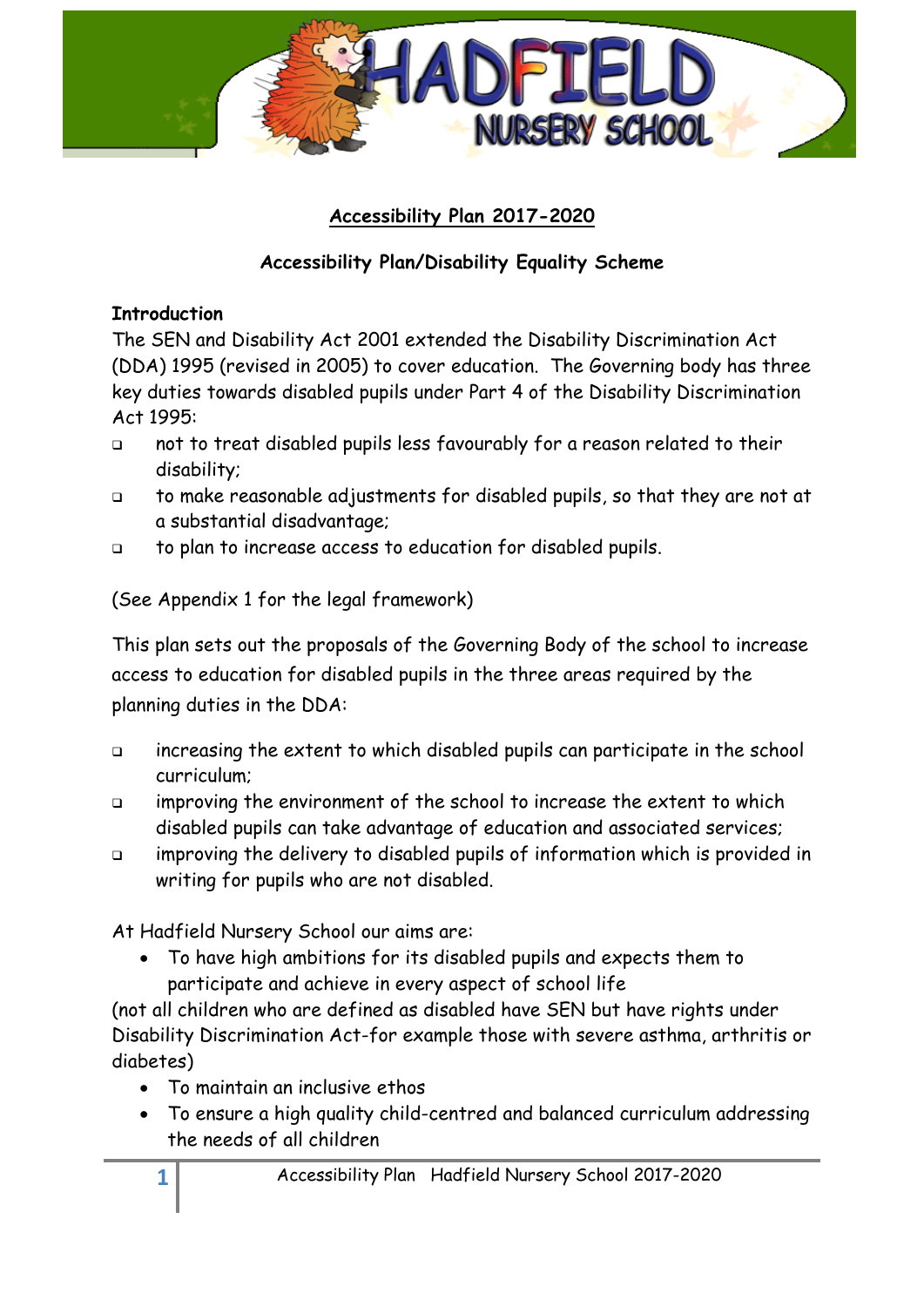- To have systems which enable the early identification of barriers to learning and participation and to focus on removing these barriers
- To embrace equal opportunities for all members of the school community, including high expectations for all pupils and groups of pupils

## **AIMS OF THIS PLAN**

At Hadfield Nursery School, we have a commitment to equal opportunities for all members of the school community and our Accessibility Plan outlines our intention to remove barriers for people with a disability to:

- improve access to the physical environment,
- increase the extent to which all pupils can participate in the different areas of the Early Years Foundation Stage curriculum

 improve the availability of accessible information to disabled pupils and or parents.

Compliance with the disability duty under the Equality Act is consistent with the school's aims, development plans, Equality Policy, and the operation of the school's SEND policy.

This Accessibility Plan will, therefore, be the process of addressing the needs of disabled people through specific targets.

Attached is an action plan showing how the school will address the priorities identified.

## **OBJECTIVES OF THIS PLAN**

The key objectives of our Accessibility Plan are as follows:

 We are committed to providing a fully accessible environment which values and includes all pupils, staff, parents and visitors regardless of their education, physical, sensory, social, spiritual, emotional and cultural needs. We are committed to challenging negative attitudes about disability and accessibility and to developing a culture of awareness, tolerance and inclusion.

 To reduce and eliminate barriers to access to the curriculum and to full participation in the school community for pupils, and prospective pupils, with a disability.

 We are committed to providing all pupils with a broad and balanced curriculum, differentiated and adjusted to meet the needs of individual pupils and their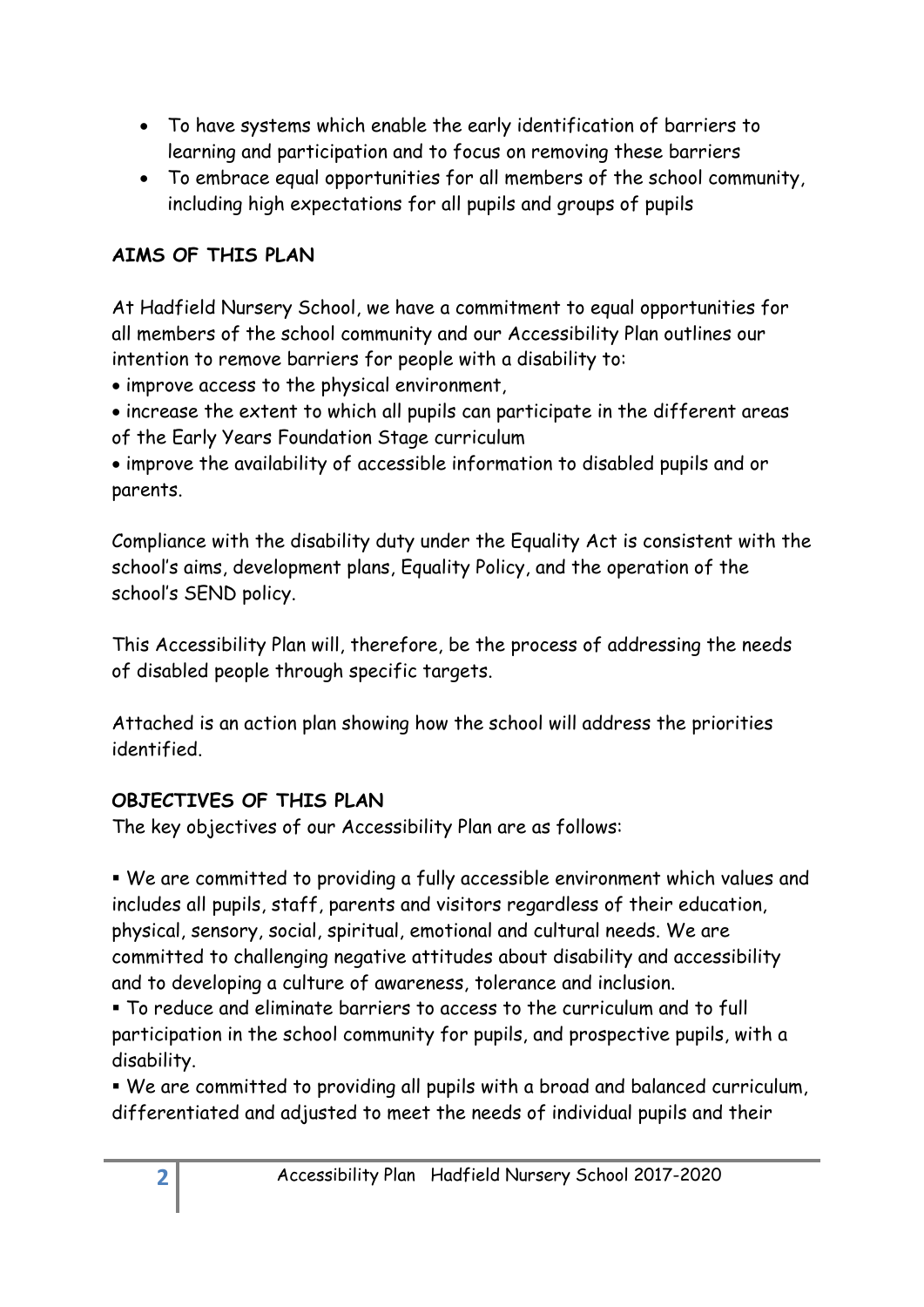preferred learning styles; and we endorse the key principles in the EYFS which underpin the development of a more inclusive curriculum

## **CURRENT PUPIL DATA & SCHOOL AUDIT**

Details about the children with SEND currently attending our school can be found in the SEND register held by the Headteacher. The school will endeavour to make reasonable adjustments to accommodate the needs of these children on a 'as needed' basis.

In order to ensure that our data is up to date and accurate we will:

 liaise with the Local Authority so as to identify and therefore plan a response to students with a disability well before they arrive;

 identify early on in their school career any obstacles to the effective learning of disabled students;

 in order to ensure that our data is up to date and accurate we will liaise with the Local Authority and the Health Visiting Service so as to identify and therefore plan a response to students with a disability well before they arrive.

## **FINANCIAL PLANNING AND CONTROL**

The Head teacher, together with the Finance Committee will review the financial implications of the School's Accessibility Plan as part of the normal budget review process. The objective is that over time School Accessibility Plan actions will be integrated into the School Development Plan.

Hadfield Nursery School will finance the plan by identifying costs and incorporating them into current and future budget commitments.

## **MONITORING THE PLAN**

Governors will check that there has been:

- **success in meeting identified targets;**
- changes in physical accessibility of school buildings;

• the opportunity for stakeholders e.g. parents, pupils and staff, to comment on the school's ability to promote access to educational opportunities for pupils with disabilities:

 improved levels of confidence in staff in reducing the obstacles to success for any pupils with additional needs;

 recorded evidence that increased numbers of pupils with disabilities are actively participating in all areas of the school;

**•** levels of progress for pupils with disabilities at least equal to those of their peers;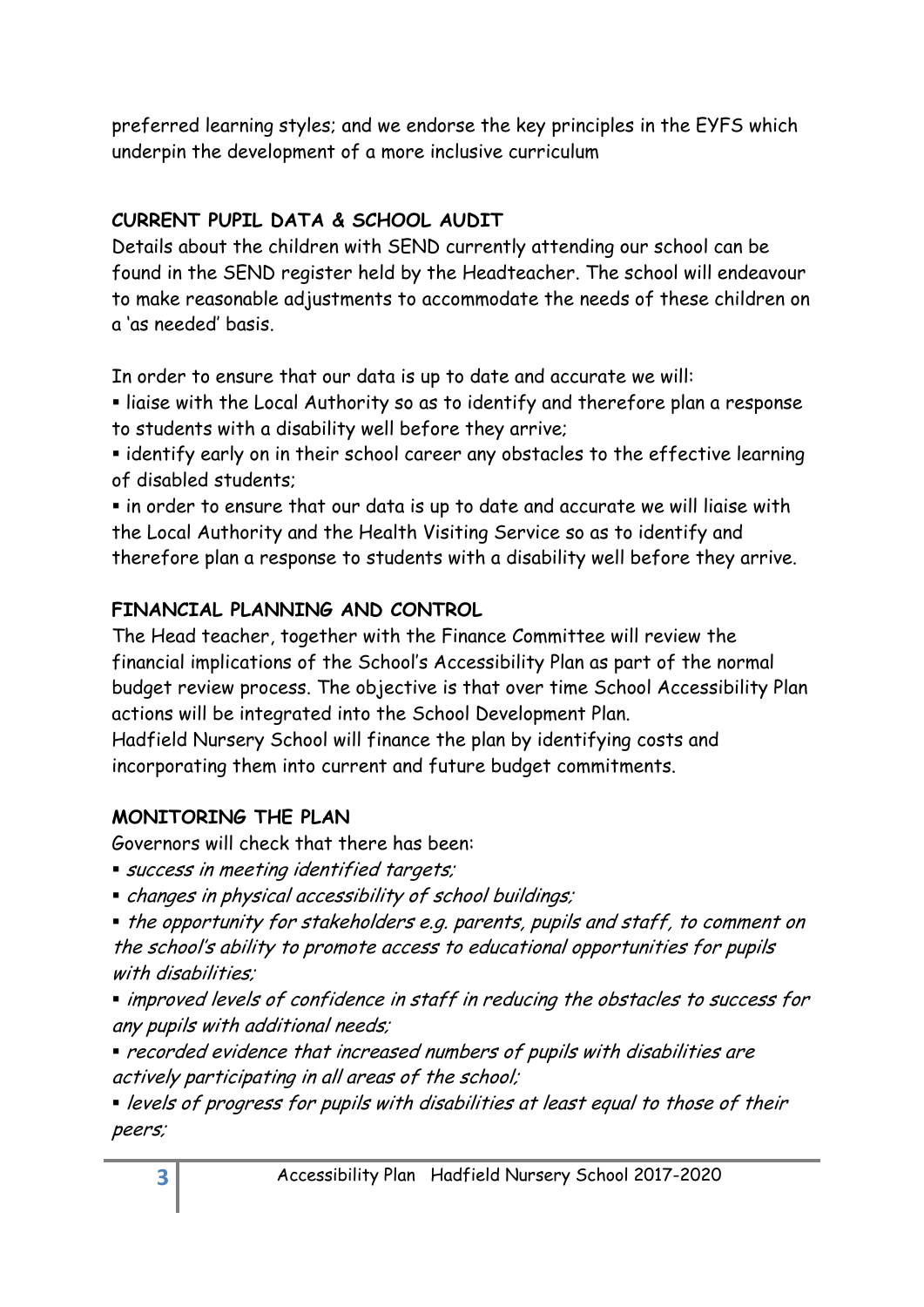Ofsted inspections that identify high levels of educational inclusion

The school will achieve successful implementation of the accessibility plan with continued support in the areas of:

- providing targeted training for staff on the needs of particular pupils;
- promoting collaboration through the provision of information and the sharing of good practice;
- seeking support/advice from outside the school, from services, other agencies and organisations;

 ensuring that the school is aware of all support services that provide advice to schools and staff.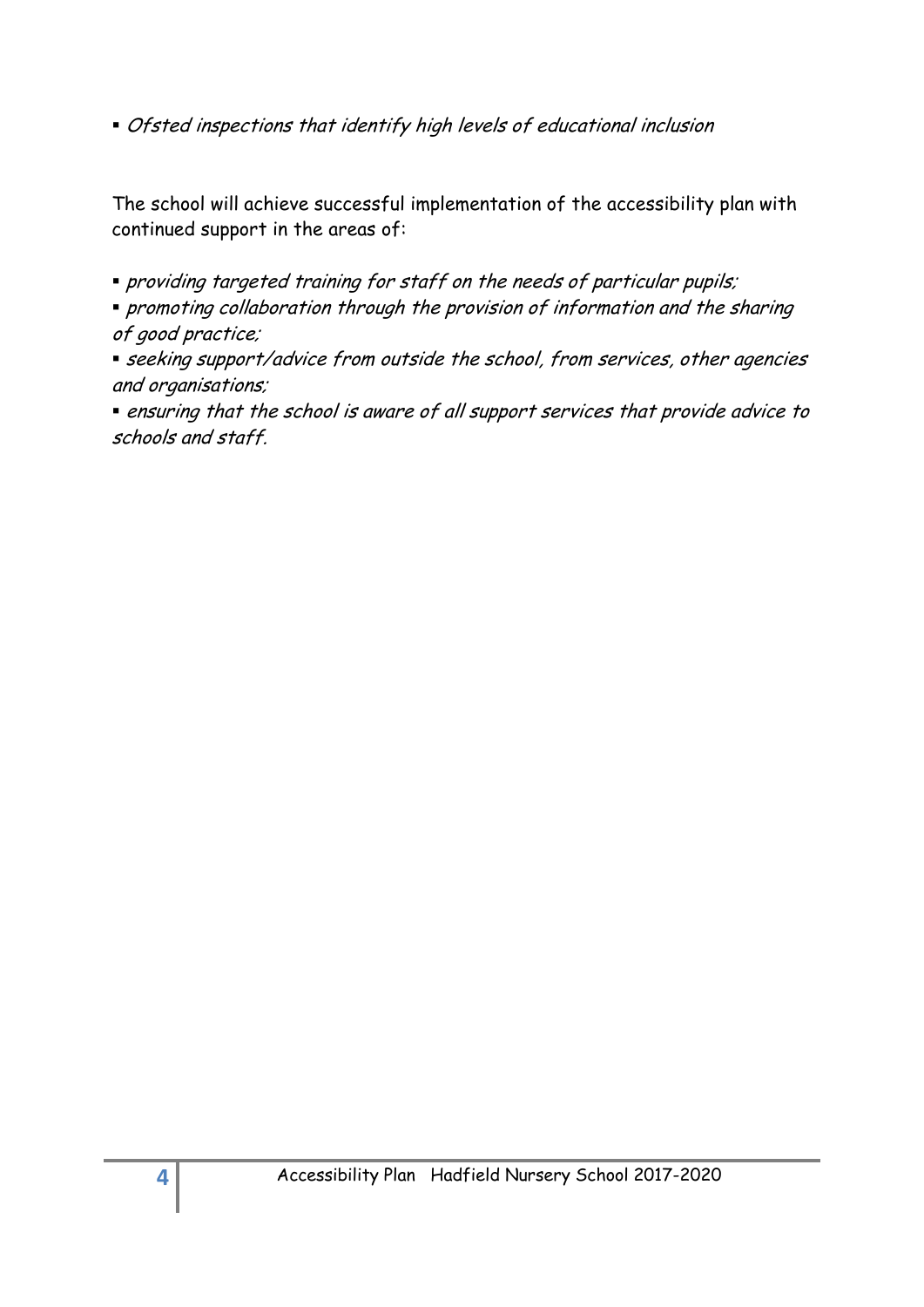### **HADFIELD NURSERY SCHOOL ACCESSIBILITY PLAN 2017-2020**

# **Improving the Physical Access**

| Targets                                                                                                                                          | Strategies and cost                                                                                                                                                                                           | <b>Success Indicators</b>                                                                                                                                | Timeframe   | Evaluation |
|--------------------------------------------------------------------------------------------------------------------------------------------------|---------------------------------------------------------------------------------------------------------------------------------------------------------------------------------------------------------------|----------------------------------------------------------------------------------------------------------------------------------------------------------|-------------|------------|
| Making the main area of<br>nursery accessible to<br>those with hearing<br>impairments by reducing<br>noise levels in the main<br>area of nursery | Seek advice from specialist company<br>(with the support of LA surveyor)<br>regarding detailed plans for the<br>number, size and costs of installation<br>of sound absorbing panels.<br>Cost: To be confirmed | Noise absorbing panels<br>installed as far as practically<br>possible. Consideration given<br>to a programme of<br>installation should costs be<br>high. | 2017-2020   |            |
| Nursery environment<br>adapted as required to<br>facilitate disabled<br>access to all areas,<br>depending on the needs<br>of individual pupils   | To survey and adapt the environment<br>as required, with support and advice<br>from the appropriate learning support<br>service in LA.<br>Cost: Dependent on adaptation                                       | Improved access to learning<br>areas for disabled pupils                                                                                                 | As required |            |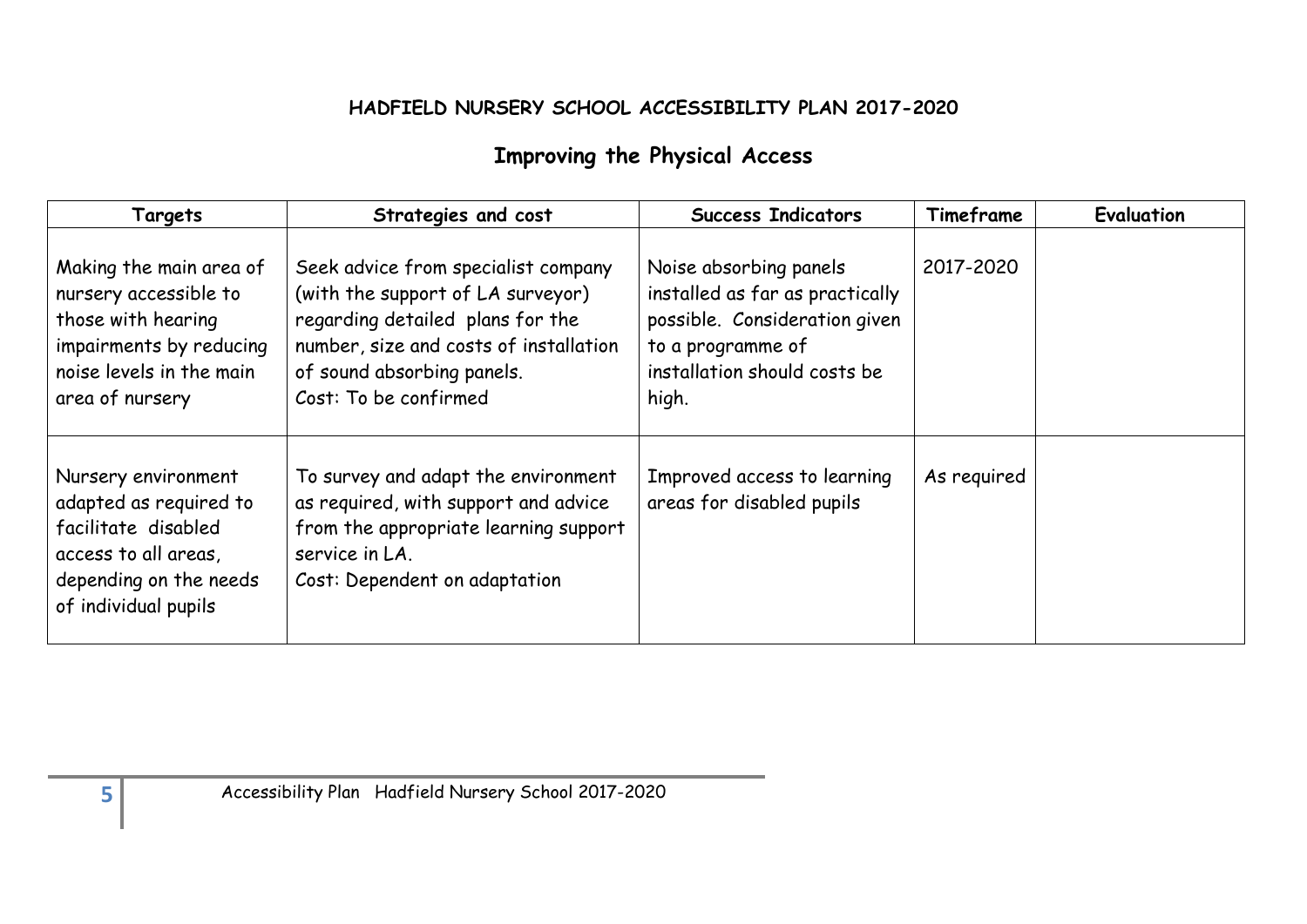### **HADFIELD NURSERY SCHOOL ACCESSIBILITY PLAN 2017-2020**

# **Improving Curriculum Access**

| Targets                   | Strategies and cost                    | <b>Success Indicators</b>     | Timeframe   | <b>Evaluation</b> |
|---------------------------|----------------------------------------|-------------------------------|-------------|-------------------|
| Children with Speech,     | Whole staff training in Early Talk     | Children are identified are   |             |                   |
| Language and              | Boost.                                 | included in small groups to   | From        |                   |
| Communication delays are  | Introduce this intensive programme     | undertake the intensive       | Autumn      |                   |
| supported using staff     | with children evidencing delay in      | programme.                    | term 2017   |                   |
| resources more            | development of spoken language skills. | Parents use the linked books  |             |                   |
| efficiently and in        | Use the books linked to the            | at home.                      |             |                   |
| partnership with parents. | programme to send home for parents     |                               |             |                   |
|                           | to share with identified children.     |                               |             |                   |
|                           | Cost: £1000 training and programme     |                               |             |                   |
|                           | resources.                             |                               |             |                   |
| Ensure that pupils with   | Continue to deploy SENTA and           | Children with additional      |             |                   |
| additional needs continue | Teaching Assistants to support         | needs supported where         | As required |                   |
| to be well supported      | children with additional needs.        | necessary.                    |             |                   |
|                           | Cost: Enhanced resource funding        |                               |             |                   |
|                           | budget.                                |                               |             |                   |
| Increase the ability of   | Whole staff training                   | Earlier identification of     |             |                   |
| the staff to recognise    | Cost: To be confirmed                  | children with sensory issues. | 2018/19     |                   |
| and support children with |                                        | Staff will appreciate the     |             |                   |

**6** Accessibility Plan Hadfield Nursery School 2017-2020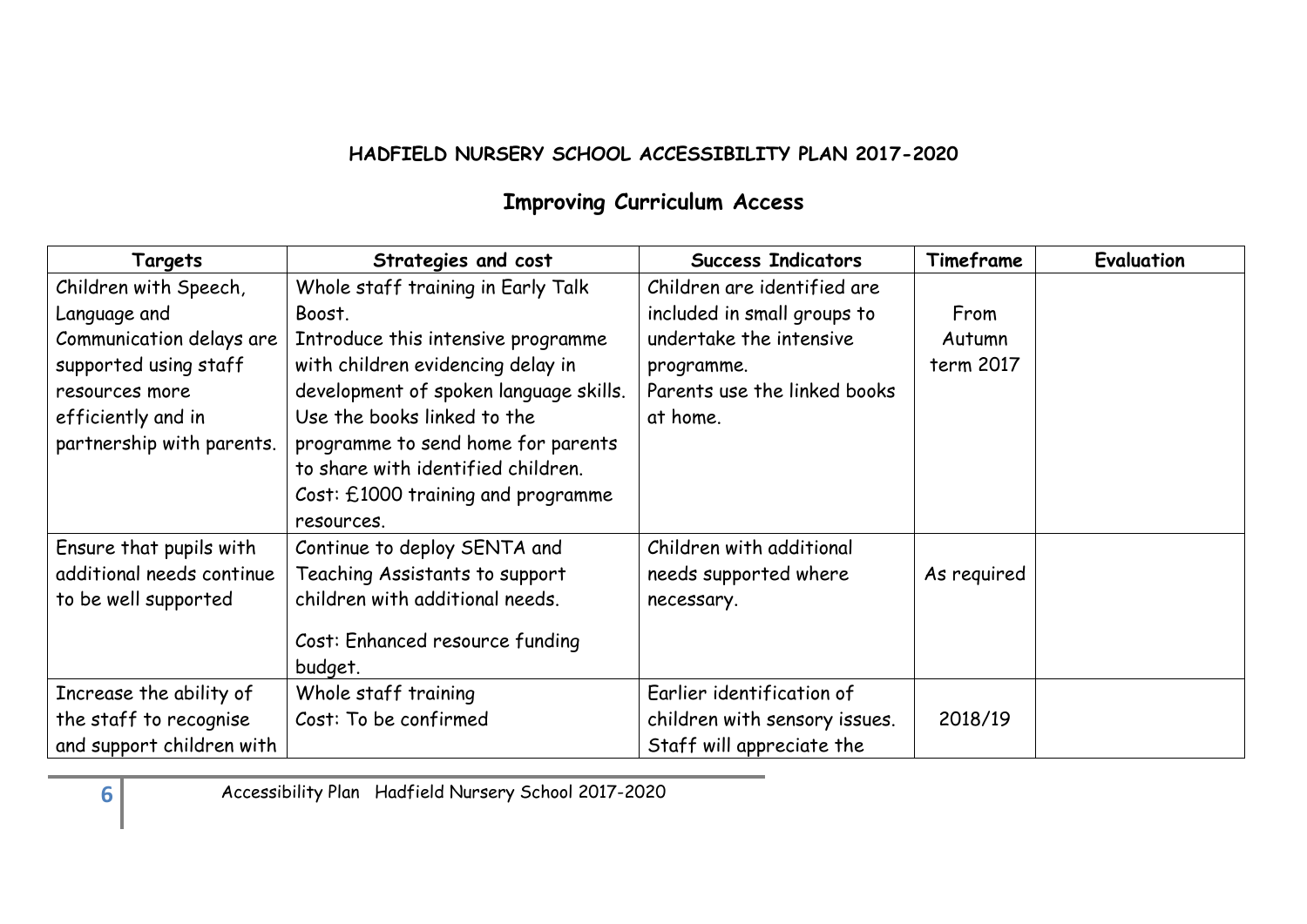| <b>ISSUES.</b><br><b>Sensory</b> | needs<br>children with<br>- - -<br>U |  |
|----------------------------------|--------------------------------------|--|
|                                  | <b>ISSUES</b><br>sensorv             |  |

### **HADFIELD NURSERY SCHOOL ACCESSIBILITY PLAN 2017-2020**

# **Improving Access to Information**

| Targets                                                                   | Strategies and cost                                                                                                                                                                                                                                                                                                                                                                                               | <b>Success Indicators</b>                                                                              | Timeframe      | <b>Evaluation</b> |
|---------------------------------------------------------------------------|-------------------------------------------------------------------------------------------------------------------------------------------------------------------------------------------------------------------------------------------------------------------------------------------------------------------------------------------------------------------------------------------------------------------|--------------------------------------------------------------------------------------------------------|----------------|-------------------|
| To make nursery planning<br>more accessible to all<br>parents and carers. | Use of large planning display boards<br>within each activity area of nursery.<br>These will include a mixture of clear<br>text, photographs, pictures and<br>models.<br>At the end of each 'project', the<br>content of the planning boards will be<br>photographed to be put into A3 books,<br>which will be available for parents and<br>children.<br>Cost: from budget for printing and<br>learning resources. | Planning boards are used as<br>on-going summary of the<br>project planning in that area<br>of nursery. | Autumn<br>2017 |                   |
| To make nursery policies                                                  | Develop a wider range of shorter<br>information leaflets which summarise                                                                                                                                                                                                                                                                                                                                          | A variety of leaflets are<br>available, some given to                                                  | Beginning      |                   |
| and information more                                                      | and explain some important nursery                                                                                                                                                                                                                                                                                                                                                                                | parents on home visits and                                                                             | to be          |                   |
| accessible to parents and                                                 | policies and curriculum information.                                                                                                                                                                                                                                                                                                                                                                              | induction sessions.                                                                                    | developed      |                   |
| carers                                                                    | These will be in an accessible format,                                                                                                                                                                                                                                                                                                                                                                            | These will also be accessible                                                                          | from           |                   |

**7** Accessibility Plan Hadfield Nursery School 2017-2020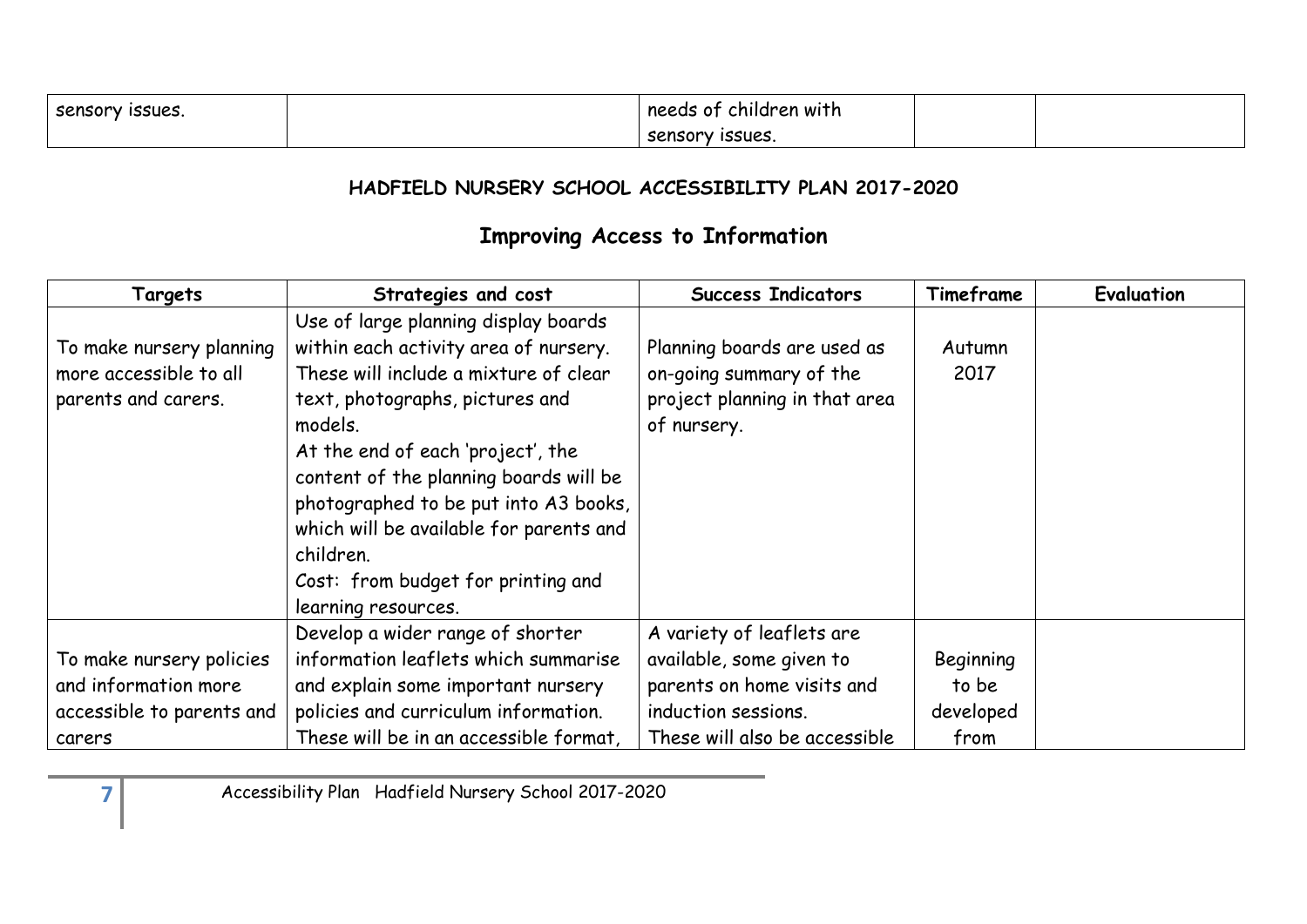|                                                                                        | with use of 'frequently asked<br>questions' and pictures/photographs<br>with fonts which are more accessible.                           | in the children's entrance<br>area.                         | Autumn<br>2017         |  |
|----------------------------------------------------------------------------------------|-----------------------------------------------------------------------------------------------------------------------------------------|-------------------------------------------------------------|------------------------|--|
| To ensure all children can<br>access written and<br>pictorial information in<br>school | Ensure the environment is set up with<br>low level photographic, pictorial and<br>written text so it is easily seen by all<br>children. | Children able to see displays<br>and access content easily. | From<br>Autumn<br>2017 |  |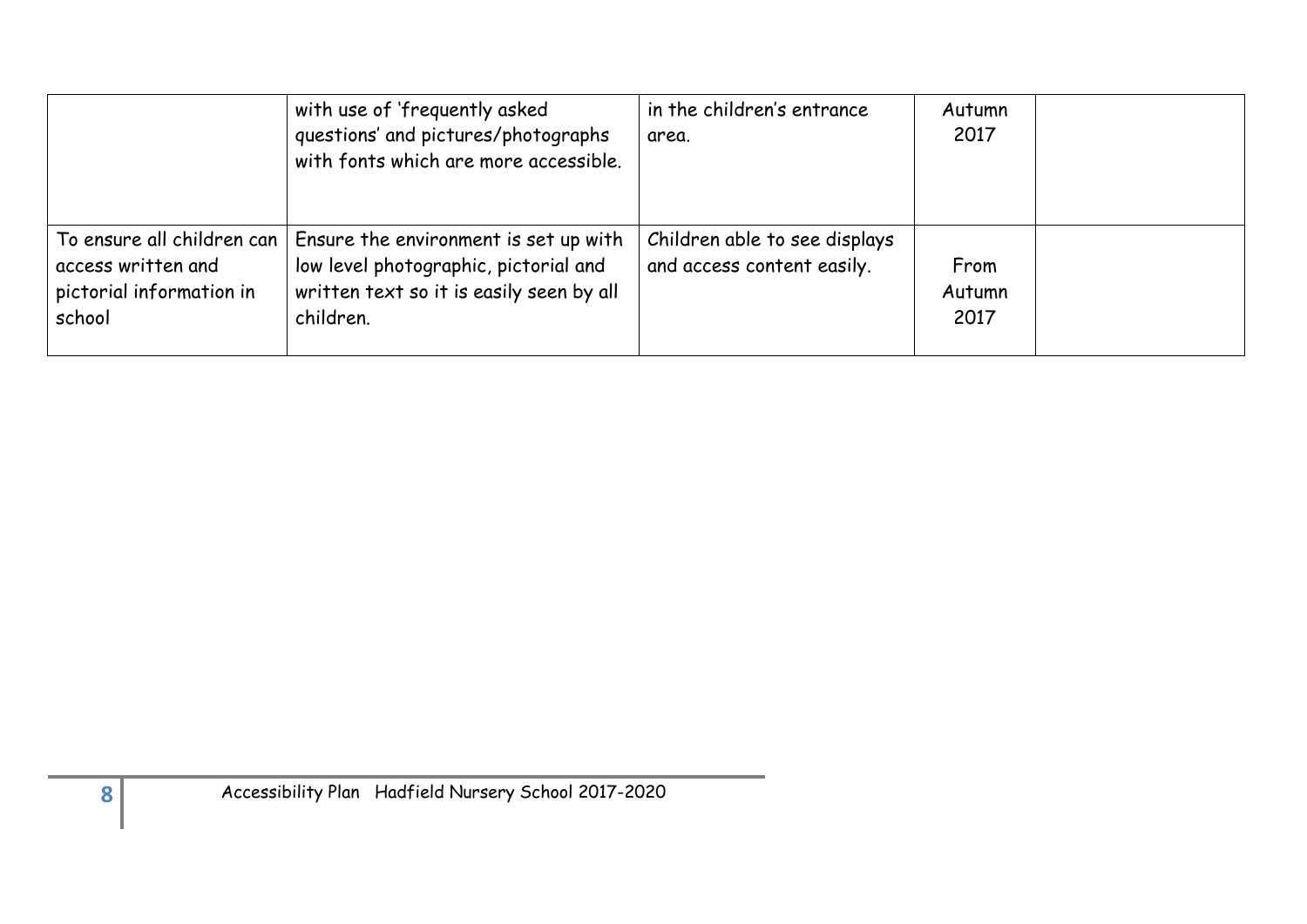## Appendix 1

#### **LEGAL FRAMEWORK OF THIS POLICY**

The Equality Act 2010 replaced all previous equality legislation such as the Race Relations Act, Disability Discrimination Act (DDA) and Sex Discrimination Act.

The Equality Act 2010 provides a single, consolidated source of discrimination law, covering all the types of discrimination that are unlawful. It simplifies the law by removing anomalies and inconsistencies that had developed over time in the existing legislation, and it extends the protection from discrimination in certain areas.

The law on disability discrimination is different from the rest of the Act in a number of ways. The overriding principle of equalities legislation is generally one of equal treatment. However the provisions in relation to disability are different in that you may, and often must, treat a disabled person more favourably than a non-disabled person.

There are some minor differences around disability in the new Act when compared with the previous legislation.

 The Equality Act does not list the types of day to day activities which a disabled person must be unable to carry out to meet the definition

 Failure to make a reasonable adjustment can no longer be justified. The fact that it must be 'reasonable' provides the necessary test.

 Direct discrimination against a disabled person can no longer be justified (bringing it into line with the definition of direct discrimination generally).

**From September 2012 schools and local authorities will be under a duty to supply auxiliary aids and** services as reasonable adjustments where these are not being supplied through a statement of SEND.

As in previous legislation a school/setting must not discriminate against a pupil because of something that is a consequence of their disability.

It is unlawful for a school/setting to treat a disabled pupil unfavourably. Such treatment could amount to:

- **Direct discrimination**
- Indirect discrimination
- Discrimination arising from a disability
- Harassment

Direct discrimination can never be justified but a school/setting could justify indirect discrimination against a disabled pupil, and discrimination arising from a disability if the discrimination is the result of action that is a 'proportionate means of achieving a legitimate aim'.

#### **DEFINITION OF DISABILITY**

Equality Act 2010: a person has a disability if:

• they have a physical or mental impairment;

 the impairment has a substantial and long-term adverse effect on their ability to perform normal day-to-day activities.

For the purposes of the Act, these words have the following meanings

- 'substantial' means more than minor or trivial;
- 'long-term' means that the effect of the impairment has lasted or is likely to last for at least twelve months (there are special rules covering recurring or fluctuating conditions);

 'normal day-to-day activities' include everyday things like eating, washing, walking and going shopping.

People who have had a disability in the past that meets this definition are also protected by the Act. **Progressive conditions considered to be a disability**

There are additional provisions relating to people with progressive conditions. People with HIV, cancer or multiple sclerosis are protected by the Act from the point of diagnosis. People with some visual impairment are automatically deemed to be disabled.